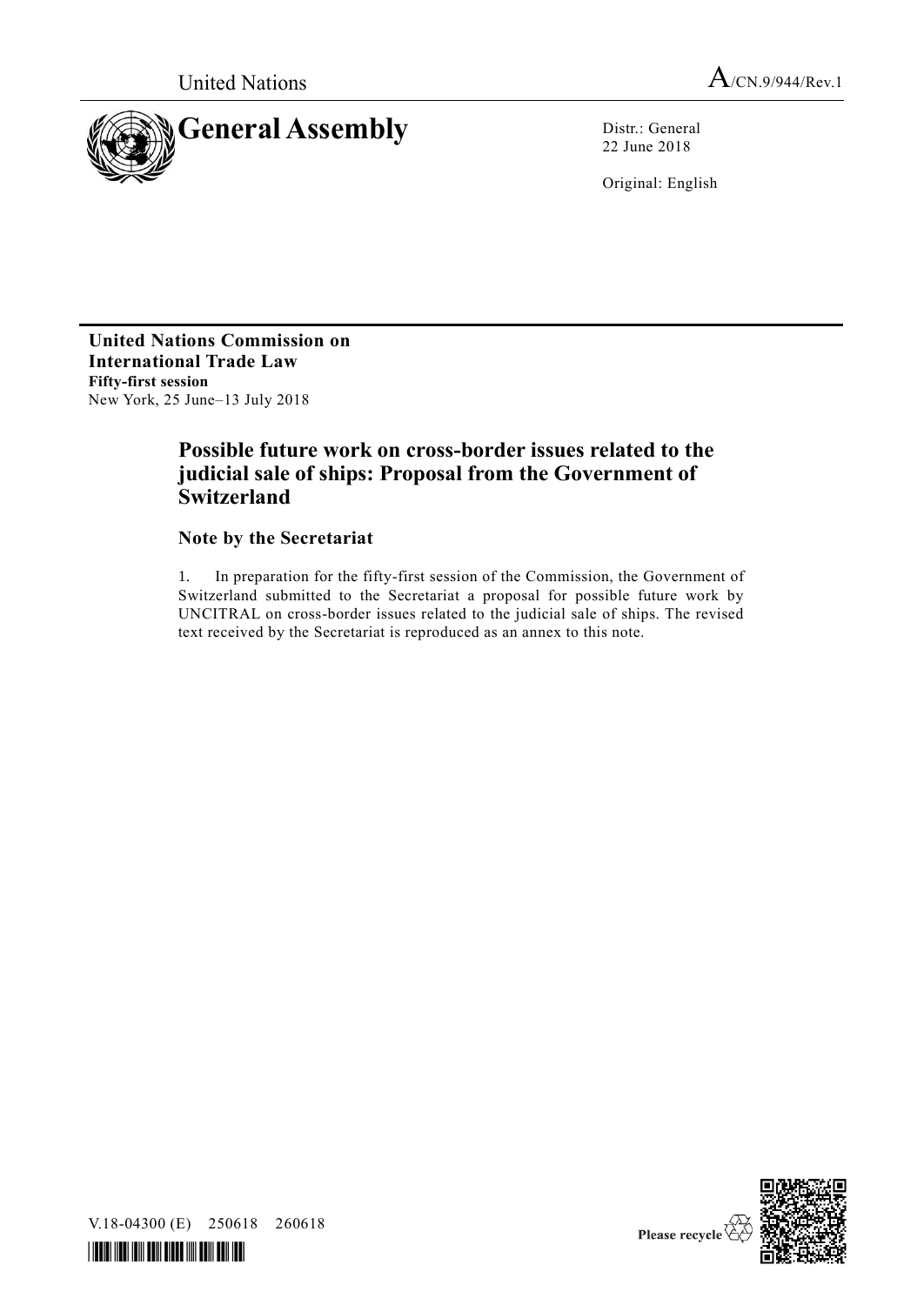# **Annex**

# **Proposal of the Government of Switzerland for possible future work on cross-border issues related to the judicial sale of ships**

## **1. Introduction**

At its fiftieth session (Vienna, 3 to 21 July 2017), the United Nations Commission on International Trade Law noted the importance of a proposal [\(A/CN.9/923\)](http://undocs.org/A/CN.9/923) of the Comité Maritime International (CMI) drawing attention to problems arising around the world from the failure to give recognition to judgments in other jurisdictions when ordering the sale of ships.<sup>1</sup> While a number of delegations supported the proposal and expressed interest in taking it up, subject to the availability of working group resources and any necessary consultation with other organizations, it was agreed that additional information in respect of the breadth of the problem would be useful. <sup>2</sup>

It was suggested "that CMI might seek to develop and advance the proposal by holding a Colloquium so as to provide additional information to the Commission and allow it to take an informed decision in due course".<sup>3</sup> The Commission further "agreed that UNCITRAL, through its secretariat, and States would support and participate in a Colloquium to be initiated by CMI to discuss and advance the proposal".<sup>4</sup> The Commission agreed to revisit the matter at a future session.<sup>5</sup>

To that end, following a request from the Government of Malta, the UNCITRAL secretariat extended a formal invitation to all Member and Observer States of UNCITRAL to participate in a high-level technical Colloquium in respect of the cross-border judicial sale of ships, as well as the recognition of such sales.

Based on the outcome of the discussions during the Colloquium and based on the support of all represented industries, the government of Switzerland proposes that UNCITRAL consider taking up work on an international instrument to resolve cross-border issues on the recognition of judicial sales of ships

## **2. The Colloquium**

The Government of Malta, through its Ministry for Transport, Infrastructure and Capital Projects, in collaboration with CMI and the Malta Maritime Law Association, co-hosted the Colloquium on 27 February 2018 at the Chamber of Commerce in Valletta, Malta. Panellists and attendees examined the scope of problems associated with judicial sales of ships, as well as possible solutions.

Participants were requested to elaborate on the proposal submitted by CMI to the Commission stating that "[p]urchasers, and subsequent purchasers, must be able to take clean title to the ship so sold and be able to de-flag the ship from its pre-sale registry and re-flag the ship in the purchaser's selected registry so as to be able to trade the vessel appropriately without the threat of costly delays and expensive litigation. This, in turn, will enable the purchased ship to trade freely; and ensures that the ship will realize a greater sale price which will benefit all the related parties, including creditors (which could include port authorities and other government instrumentalities that have provided services to a ship owner) ".<sup>6</sup>

**\_\_\_\_\_\_\_\_\_\_\_\_\_\_\_\_\_\_**

<sup>&</sup>lt;sup>1</sup> Official Records of the General Assembly, Seventy-second Session, Supplement No. 17 [\(A/72/17\)](http://undocs.org/A/72/17), paras. 456–465.

<sup>2</sup> Ibid., para. 464.

<sup>3</sup> Ibid.

<sup>4</sup> Ibid., para. 465.

<sup>5</sup> Ibid.

<sup>6</sup> See para. 5[, A/CN.9/923.](http://undocs.org/A/CN.9/923)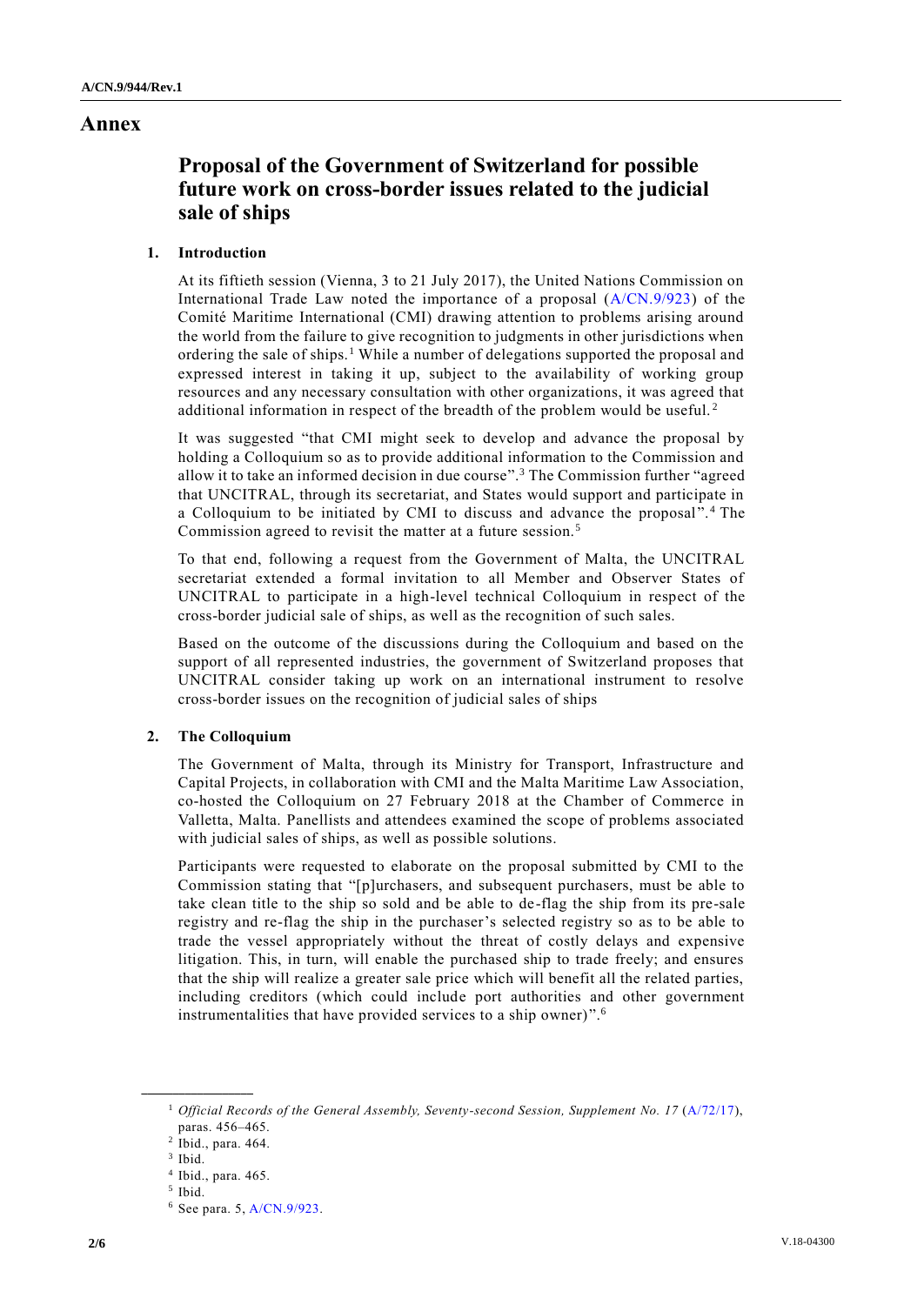### **3. Participation at the Colloquium**

It was noted that the lack of certainty in recognition of judgment affected a broad spectrum of industries and States. The Colloquium had 174 participants, including delegates from 60 countries. Delegates represented Governments, including Governments of flag States; the judiciary; the legal community; a number of specific industries, such as shipowners, banks/financiers, shipbrokers, ship repairers, shipbuilders, bunker suppliers, port and harbour authorities, charterers, tug operators, and ship agents; and a number of International Organizations, such as the Institute of Chartered Shipbrokers (ICS), BIMCO and the International Transport Workers Federation (ITF). The Colloquium also received a written submission by the Federation of National Associations of Ship Brokers and Agents. The participants shared how their industries and States were impacted by the lack of harmony among States in recognizing the judicial sale of a ship in another jurisdiction.

#### **(a) Shipowners**

A prominent shipowner representative identified four of the most important considerations in relation to judicial sales: (1) legal certainty; (2) maximization of the asset value; (3) availability of ship finance; and (4) ease of registration after the sale has taken place. It was stated that the failure to resolve these considerations distorted the ship sale market and caused asset value destruction to the detriment of the industry as a whole.

The presentations by shipowners, both as sellers and potential buyers, made clear that their primary interest was legal certainty, which was demonstrably absent from the current process of judicial sales. If greater certainty in the recognition process could be attained, it was thought to lead to a higher valuation in assets, in both auction and sale values, which would in turn result in greater availability of finance.

It was added that there was an interest of all involved in maritime trade (including cargo interests, trade-financing banks, insurers, and others) that the vessel employed not be stopped by unnecessary arrests instituted by former creditors or owners, despite the fact that the vessel had been sold by judicial sale. It was noted that any transit-interruption would be a nuisance to trade and shipping and would create costs and damages.

There was a clear statement by the shipowners that the situation needed to be clarified by way of an international instrument and that the points drafted by CMI could resolve the issue in a simple and pragmatic way. <sup>7</sup>

#### **(b) Financiers/ship financing banks/shipbrokers**

The support of many banks, regardless of their location, for an international regime to mitigate risk was emphasized. A leading ship financier, who shared the views of 11 major banks from his jurisdiction, agreed with the need for certainty and highlighted the substantial value of the assets at issue. From the perspective of lenders, it was felt that shipping markets are volatile. In light of these uncertainties, it was said that banks attempt to circumvent the problems by searching for amicable solutions, creating additional costs. Without a reliable international basis for recognition of judicial sales of vessels, it was stated that buyers would need to be satisfied with risks when obtaining the title, which would drive down the sale price.

#### **(c) Ship registries**

**\_\_\_\_\_\_\_\_\_\_\_\_\_\_\_\_\_\_**

The registrar of the Maltese Flag, which has been the largest flag in Europe for a number of years with over 72 million tons, described the uncertainties that arise from

 $7$  Several references to the draft instrument were made by participants at the Colloquium. As noted in para. 3 of [A/CN.9/923,](http://undocs.org/A/CN.9/923) "the topic has been discussed and a draft international instrument prepared at numerous meetings including the Beijing Conference in 2012, the Dublin meeting of 2013 and the Hamburg Conference of 2014 where a draft instrument was completed, and approved."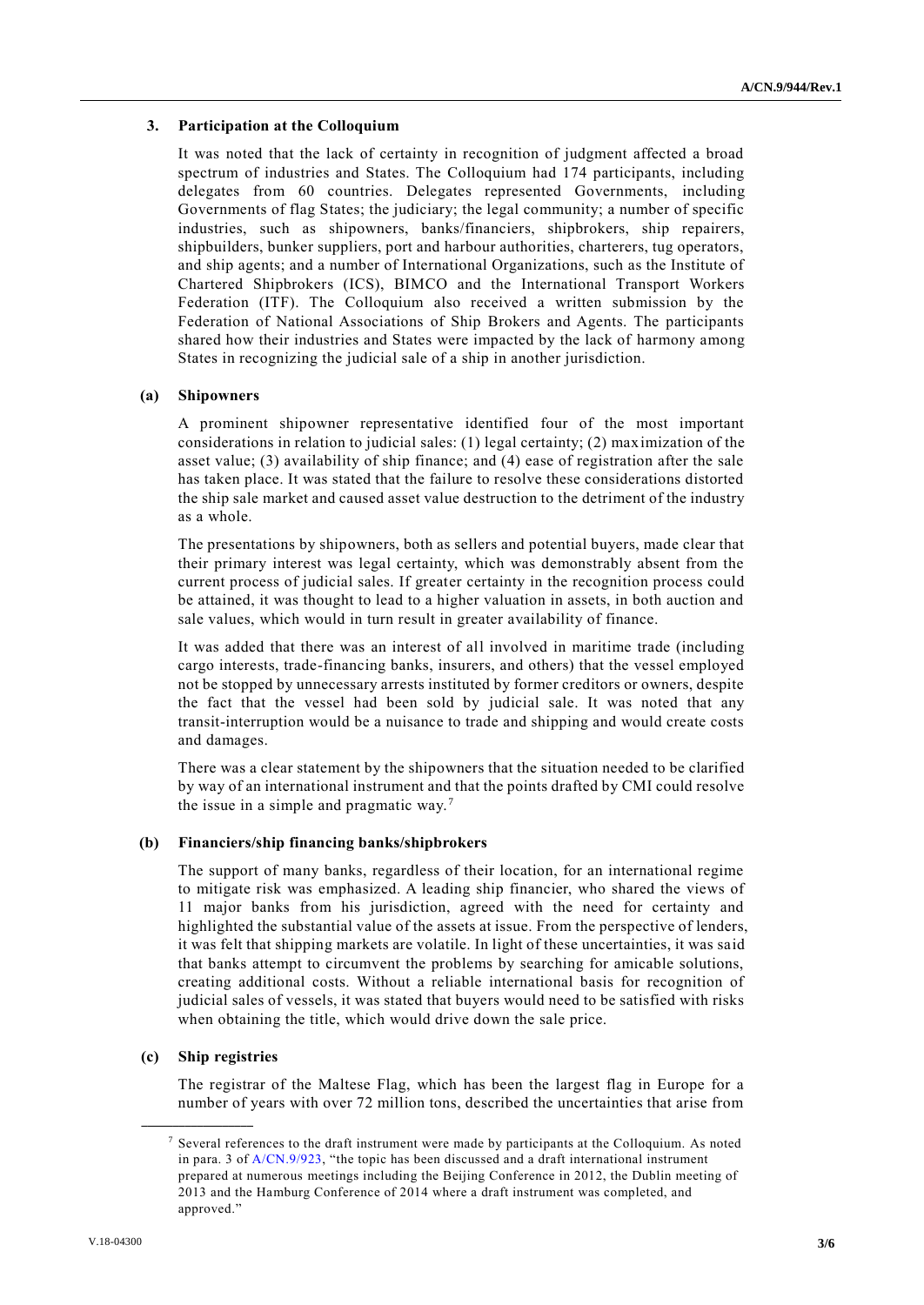a foreign judicial sale. It was noted that most registries are national systems design ed to sell domestic ships in local courts, and the difficulty of having a ship deleted from a register if it had been sold in a foreign jurisdiction was explained. It was stated that circumstances would be greatly improved for all parties by the issuance of an internationally-recognized certificate of judicial sale by the State in which a sale takes place.

It was widely felt that the creation of an instrument that retained a narrow focus on the process leading to recognition (instead of a broad project covering rules on the actual judicial sale) would be a manageable project that would increase the likelihood of having an international instrument adopted efficiently.

#### **(d) Legal community**

Legal practitioners from common law, civil law, and mixed systems cited to numerous cases, particularly cases of abuse of the process of ship arrest, in jurisdictions around the globe to highlight the lacuna in international legislation in regard to the recognition of a judicial sale by a foreign court. There was a clear consensus that the number of proceedings created unnecessary costs and frictions, thereby further devaluing assets in the commercial world. From their practical experience representing clients from all aspects of the industry, participants shared the same request of filling the legal gap and enabling a friction-free transition from the former registry to the new registry, and to the new shipowner, freeing the sold vessel from all encumbrances she may have had prior to the judicial sale.

Reference was made to the work undertaken by CMI. It was felt that CMI work not only consisted of valuable in-depth studies of the problems and their possible solutions but also demonstrated interest in adopting rules that would be suitable for industries and compliant with different legal traditions.

#### **(e) Bunker suppliers/service providers**

Typical ship creditors were represented at the Colloquium by bunker suppliers, who are often also bunker barge owners. The creditors highlighted the "need for certainty which in today's economic climate overshadows any other commercial consideration." It was noted that the main concern of such creditors is the fact that they operate with very small margins and that any step undertaken outside of unified and clear patterns involve economically unjustifiable costs and risks. Support was expressed in favour of a recognition regime at the Colloquium, as a regime would introduce clear and harmonized rules and outweigh the interest in arresting the vessel after a judicial sale in an attempt to obtain funds.

#### **(f) Crew interests**

It was widely felt that seafarers on board vessels belonging to owners who had defaulted would benefit from a simplified recognition process. It was stated that the crew languish in various ports all over the world, unable to leave the vessel, and have very little by way of provisioning and fuel to keep generators going. It was felt that the longer the proceedings took, the greater the pain for the crew members, who would struggle to be paid and repatriated. The ITF Malta branch, which handles dozens of such cases, expressed its support for an instrument to mitigate the hardships endured by the seafarers and their families during such affairs.

#### **(g) Ports/port service providers**

The Malta Harbour Master explained how important it was for judicial sale procedures to be as smooth and as quick as possible to assist in the management of the phenomenon of abandoned vessels, which causes havoc in ports and undermines smooth trading operations.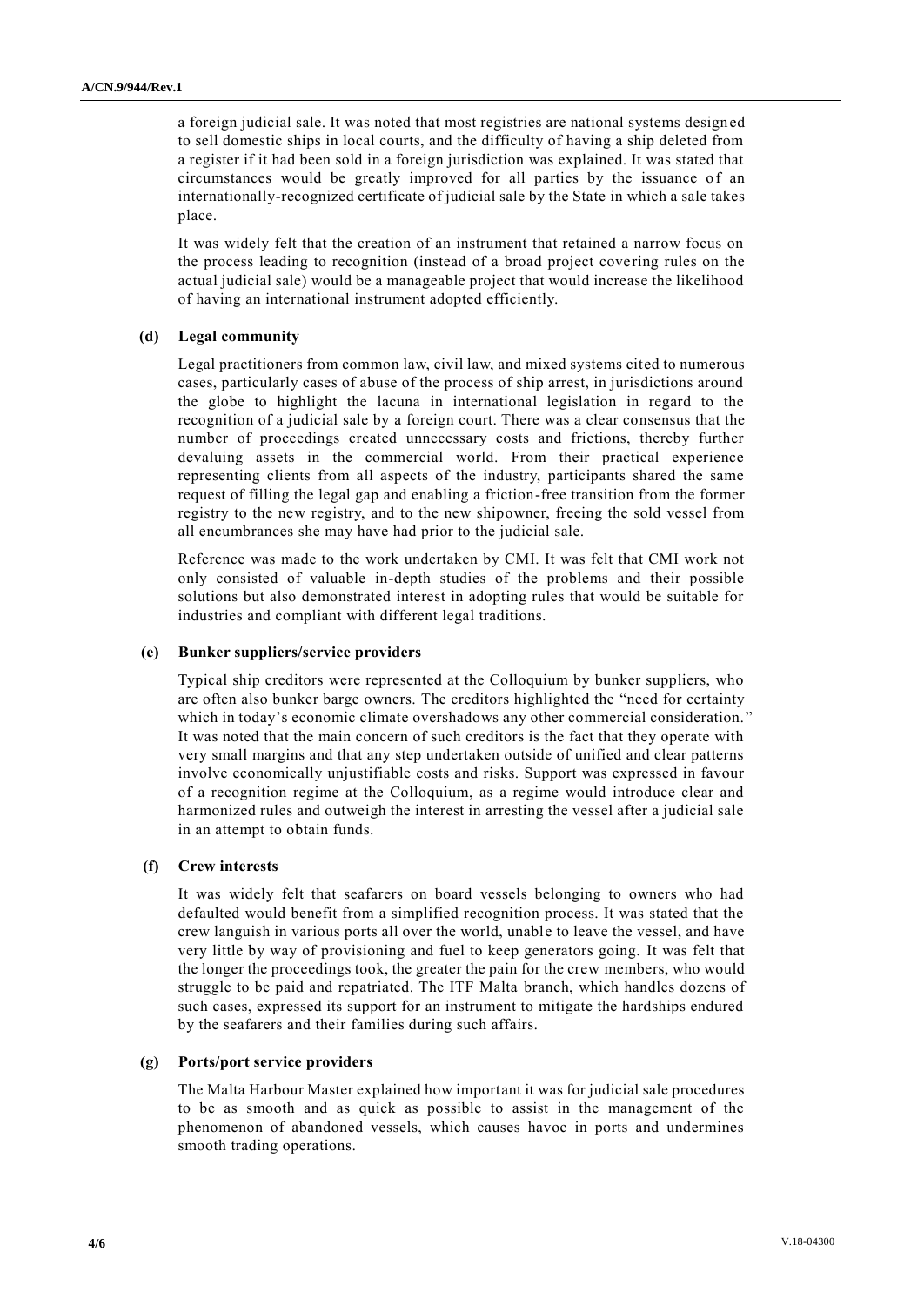#### **(h) Maltese Government**

Minister Ian Borg, Minister for Transport, Infrastructure and Capital Projects, explained that as a direct result of being the largest flag in Europe, and being in the centre of the Mediterranean, Malta heavily focused on the provision of services to the international trading community.

It was noted that Malta has a highly developed, robust and efficient legal regime providing for both judicial sale by auctions and a renowned system of court approved private sales. It was stated that all the industries, the financiers and shipbuilders who had mortgages registered in the Maltese Register of ships, as well as the hundreds of service providers, including ship repairers, bunker suppliers, suppliers of provisioning to ships, crew, cargo handling, trans-shipment, and services given to the oil and gas industry, needed the comfort of knowing that that they could resort to judicial sales in Malta, in the event the owner defaulted, and that those sales would be recognized worldwide. This would provide certainty to interested buyers, thereby increasing the value of the vessel during the sale.

Minister Borg thanked CMI for their initiative in bringing together a cross section of the maritime industry with the aim of discussing the pertinent subject. He stated, "Having an international instrument on the recognition of judicial sales of ships is an important step which aims to introduce a substantial degree of stability and uniformity in an important aspect of maritime trade. Malta's participation in the discussion of this important instrument is imperative."

#### **4. Possible Solutions and Feasibility**

The Colloquium established that the main issues and obstacles witnessed in the trade and maritime environment were:

- The lack of legal certainty in relation to the clean title which a judicial sale is intended to confer on a buyer, leading to problems being experienced in the de-registration process in the country of the former flag;
- The obstacles in relation to the recognition of the effects of the judicial sale in respect of the clearance of all former encumbrances and liens;
- The increase of transactional costs in cases of friction in the enforcement of the ship's sale and the risk of costly proceedings and payments just for nuisance value by old creditors attempting to arrest vessels after the judicial sale;
- Factoring of those risks when evaluating the level of bidding in judicial sales, causing a loss on the recoverable assets to the detriment of all creditors (such as crew, financiers, cargoes, ports, agents, bunker suppliers, barge oper ators, etc.) of the old shipowner resulting from a less favourable judicial sale due to the lack of certainty in respect of its recognition by courts and authorities; and
- Reduced sales proceeds leading to a downwards trend on the brokers' vessel evaluation and thereby causing a general loss of vessel values in the entire market.

Among the delegates and panellists there was consensus that:

- All parties were affected negatively by the gap in legal certainty;
- The gap could be filled from a legal perspective by providing an instrument on recognition on judicial sale of ships;
- A draft instrument that had been prepared by CMI would provide a helpful reference if work were to be taken up on this topic by UNCITRAL;
- UNCITRAL was the appropriate forum to resolve issues involving pernicious effects on cross-border trade. It was noted that UNCITRAL has experience in closely linked issues such as transborder insolvency issues and securities. The working methods of UNCITRAL, which permit close involvement of